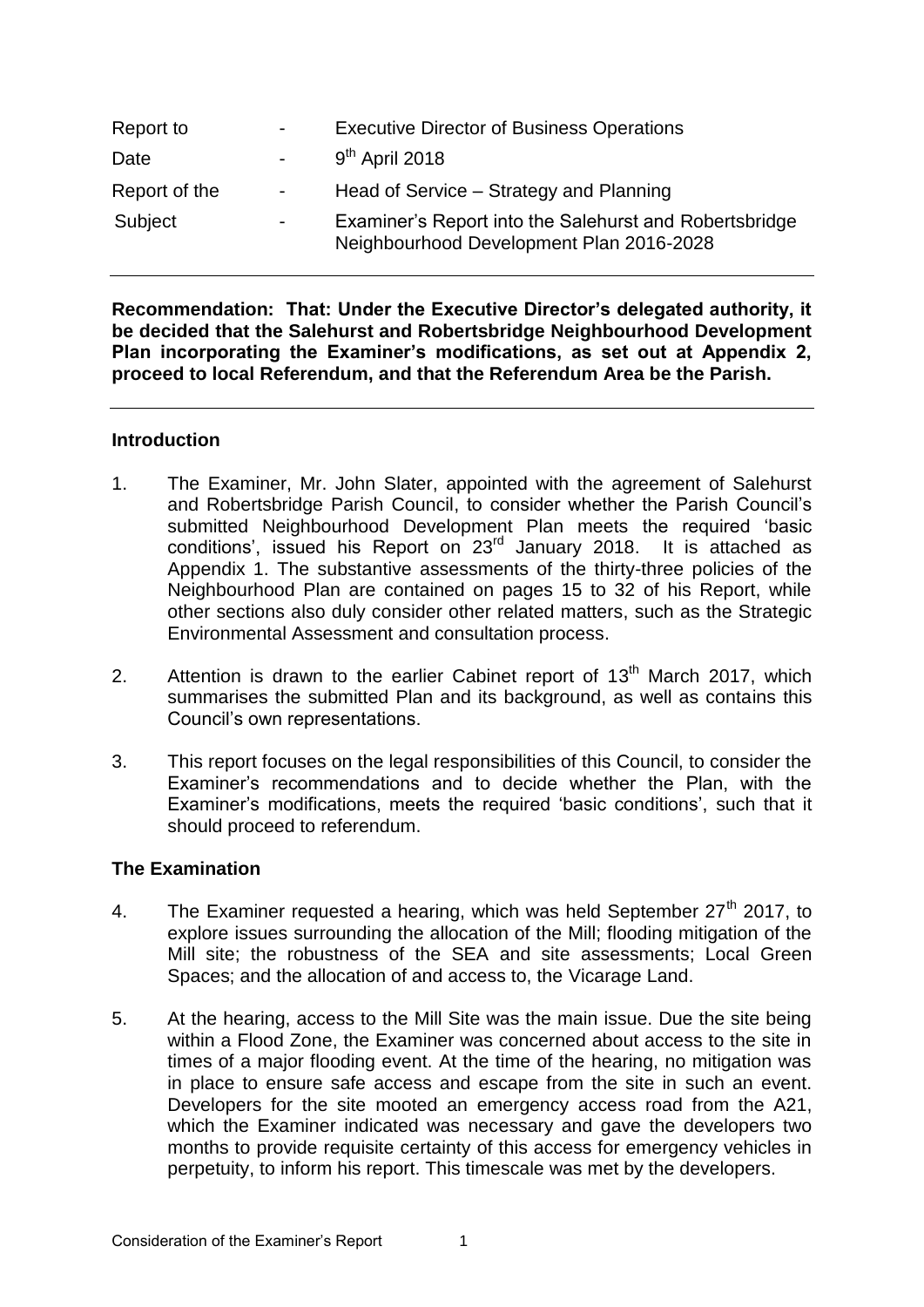6. The Examiner also expressed reservations with aspects of the SEA, in particular the regard to the sequential test requirements of the NPPF and the relative scoring of alternative sites. He similarly gave the Parish Council the opportunity to produce a revised version, which it did in October 2017. The Examiner then undertook a focused consultation on this revised SEA, which ran from 1<sup>st</sup> November to 28<sup>th</sup> November 2017.

## **Examiner's recommendations**

- 7. Overall, Mr. Slater concludes: "*I can confirm that my overall conclusions are that the Plan, if amended in line with my recommendations, meets all the statutory requirements including the basic conditions test and that it is appropriate, if successful at referendum, that the Plan, as amended, be made."* (page 34)
- 8. The Examiner duly noted concerns in regards to the Mill site being within a Flood Zone, which specifically impeded the access to the site in a major flooding event, but with, and the securement of an access road to the site from the A21 (which should be available in perpetuity for the lifetime of the development), the Examiner was content that the Mill site would meet basic conditions. Had the Developers of the Mill Site not been able to secure the access road to the Mill Site, the Examiner was clear that he would have recommended that the Plan not proceed to referendum.
- 9. Mr Slater also recognised that the Mill Site is one of the few opportunities to get new employment floorspace provided within the Plan area, so agreed with this Council to make provision for at least 1,200sqm commercial floorspace as part of a mixed-use allocation.
- 10. At the same time, he noted that the Mill Site developers indicated that, for viability reasons, the development would only be able to make a nominal contribution to affordable housing. He also believed that this would be the case, having regard to uncertainties around the actual condition of the Mill Building, potential land contamination and the high development costs associated with restoration and conversion of the historic buildings.
- 11. With an unmet need for affordable housing in mind, the Examiner considered other housing sites. He noted that the Grove Farm site is already allocated in the Local Plan and gave this weight, agreeing that is within easy walking distance of shops and services and would have little effect on the character of the AONB or setting of the village, allied to which there were assurances that it would deliver its full quota of affordable housing, which would help meet local needs. He acknowledged concerns over the site, but felt that they were not adequate reasons for the site to not be developed. He agreed with the Parish Council not to provide for the development of the Bishops Fields, although he did not feel that they warranted 'local green space' designation.
- 12. The Examiner felt that it was not necessary to indicate approximate capacities of sites within the policy, instead saying that they would be more appropriately identified through planning applications. However, while recommending the removal of uncertain figures from the policy, he still concludes that the Plan would meet the housing requirements as set out in the Core Strategy.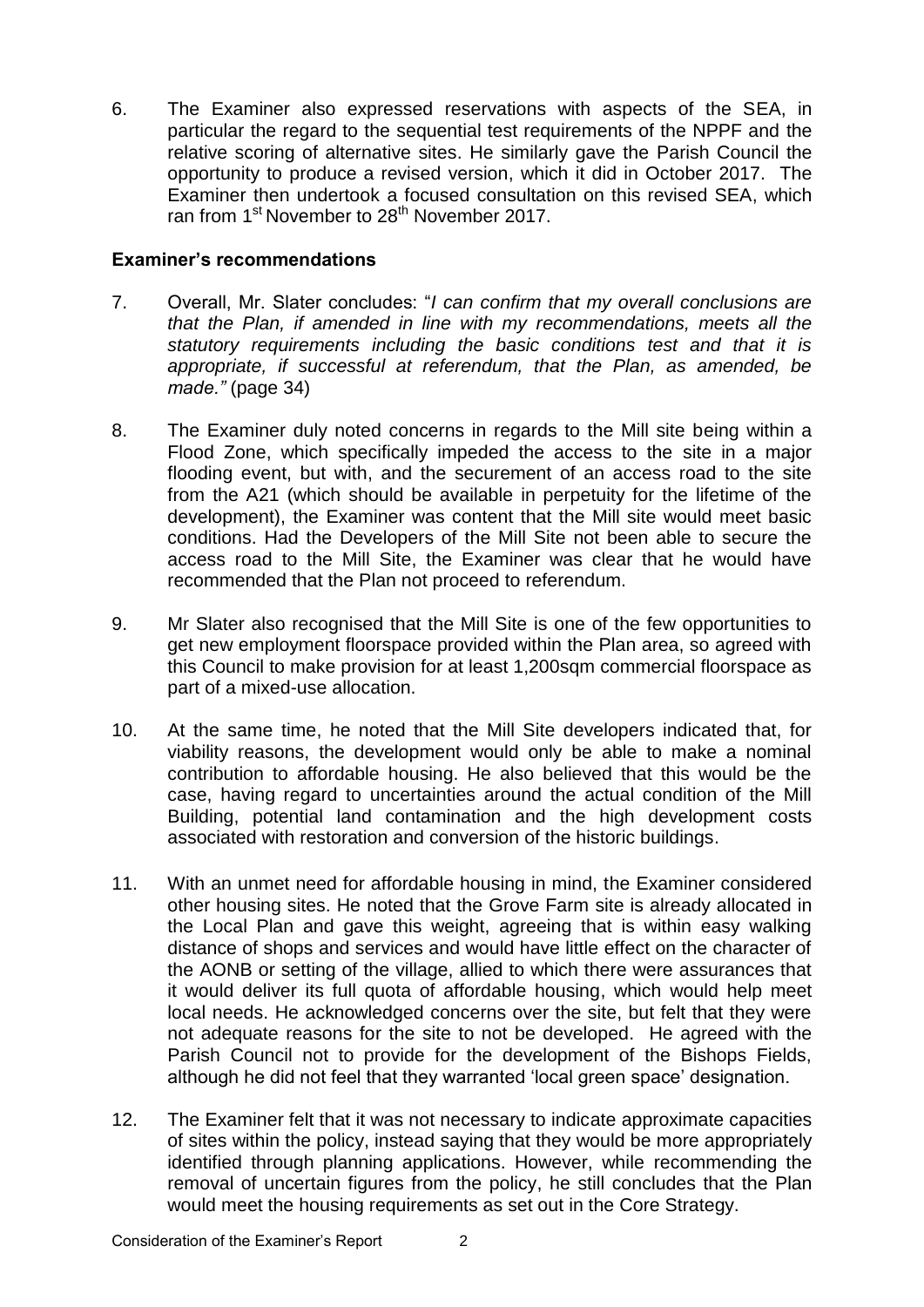- 13. In respect of the wide range of topics covered within the Plan, the Examiner recommended many detailed amendments, mainly for conformity and clarity reasons. He recommends the deletion of five policies, as being either unnecessary or unjustified departures from national or strategic policies (being those relating to renewable energy and energy efficiency (EN5), housing requirements (HO2) affordable housing (HO6), parking (IN1), flood risk (IN8)).
- 14. The Examiner is also required to determine the Referendum area. He does this on page 32 of his report, finding that it should be the (Parish) area as designated by Rother District Council on 13<sup>th</sup> April 2015.

# **Consideration of the Examiner's report and proposed modifications**

- 15. The Council must now consider each of the Examiner's recommendations. It is not obliged to accept them, but should be aware that the purpose of the examination is to provide independent scrutiny by a duly qualified person. The legislative position<sup>1</sup> is that the Authority can only make modifications postexamination if it considers them necessary to meet the 'basic conditions', be compatible with Convention rights, accord with relevant Regulations or to correct errors. Also, in this event, further consultation and potentially a further examination would be required.
- 16. For reference, the 'basic conditions' relate to the need to:
	- have regard to national policies and advice
	- contribute to sustainable development
	- be in general conformity with the development plan's strategic policies
	- not breach or otherwise be incompatible with EU obligations
- 17. Overall, it is believed that Mr. Slater has undertaken a fair and robust examination of the submitted Neighbourhood Plan, properly considering all duly-made representations.
- 18. It is noted that the Examiner has endorsed virtually all the detailed representations that this Council submitted in order to ensure that the Neighbourhood Plan would meet basic conditions, particularly general conformity with the Core Strategy.

# **Other matter – Impact on Ashdown Forest**

19. One consideration that has arisen since the examination is the further air quality monitoring undertaken by Wealden District Council in respect of the condition of the Ashdown Forest Special Area of Conservation (SAC). The effects of the Neighbourhood Plan on this has previously been screened out However, in light of the new information, a further screening has been undertaken. Assuming developments were built at the upper end of the indicative capacities, it is found that, when taken together, the increase in traffic movements would still be nugatory. Hence, even in combination with other plans and projects, there is no likelihood of the Plan having a likely significant effect on the SAC. It may therefore progress to referendum.

Consideration of the Examiner's Report 3 1 Paragraph 12(6) of the Schedule 4B of the Town and Country Planning Act 1990, as amended by the Localism Act 2011, and the Planning and Compulsory Purchase Act 2004 (as amended).